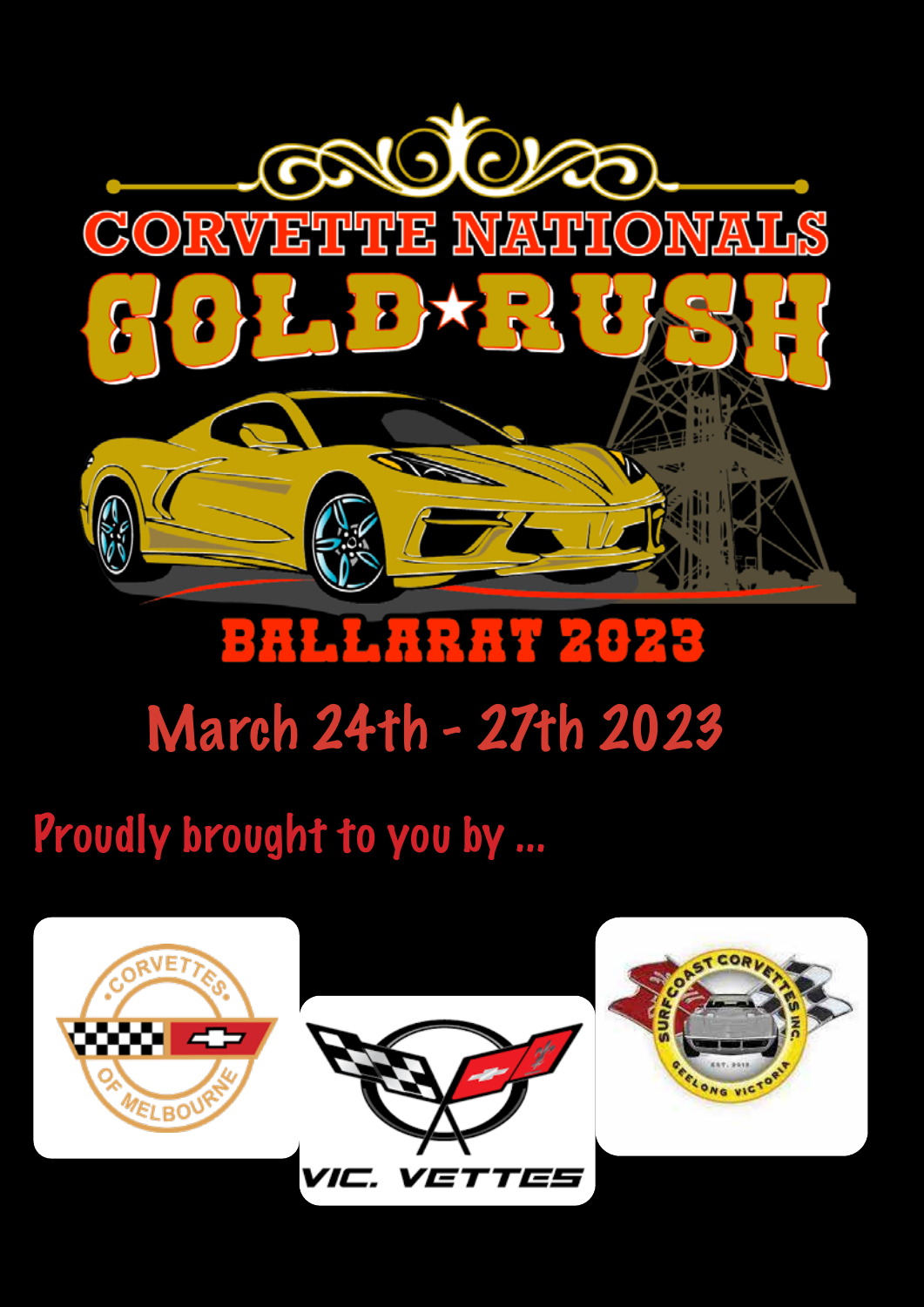# 2023 Gold Rush Nationals



**Corvettes of Melbourne, Vic Vettes and Surfcoast Corvettes** will host the first Corvette Nationals since Queensland in 2019, due to the enduring Covid 19 pandemic. It is important that we recognise and thank the South Australian and Canberra Clubs for their ongoing efforts attempting to hold the Nationals in the face of insurmountable odds.

Taking place in historic Ballarat, the **2023 Gold Rush Corvette Nationals** will run from **24-27 March**. This event has been moved away from Easter to avoid congestion and make our event more affordable for attendees.

All rooms have been secured at **Mercure Ballarat Hotel and Convention Centre**, which will transform into the Corvette HQ during the event. The campus-style facility means your cherished Corvettes can be parked immediately adjacent to, or in close proximity to your room, with additional security provided. The good news is we've been able to negotiate a fantastic rate for these Nationals so we advise you to get your bookings in early – otherwise, overflow accommodation will be available at a nearby hotel.

Spruce up your Corvettes, pack your favourite convention- and nationals- themed shirts, dig out your club regalia, pack your gold dancing shoes for the Gala dinner, and make your way to Ballarat for fun with the Corvette family. We look forward to seeing many familiar faces and to meeting the growing number of new **enthusiasts** 

#### **2023 Gold Rush Corvette Nationals Friday 24 March until Monday 27 March Mercure Ballarat Hotel and Convention Centre**

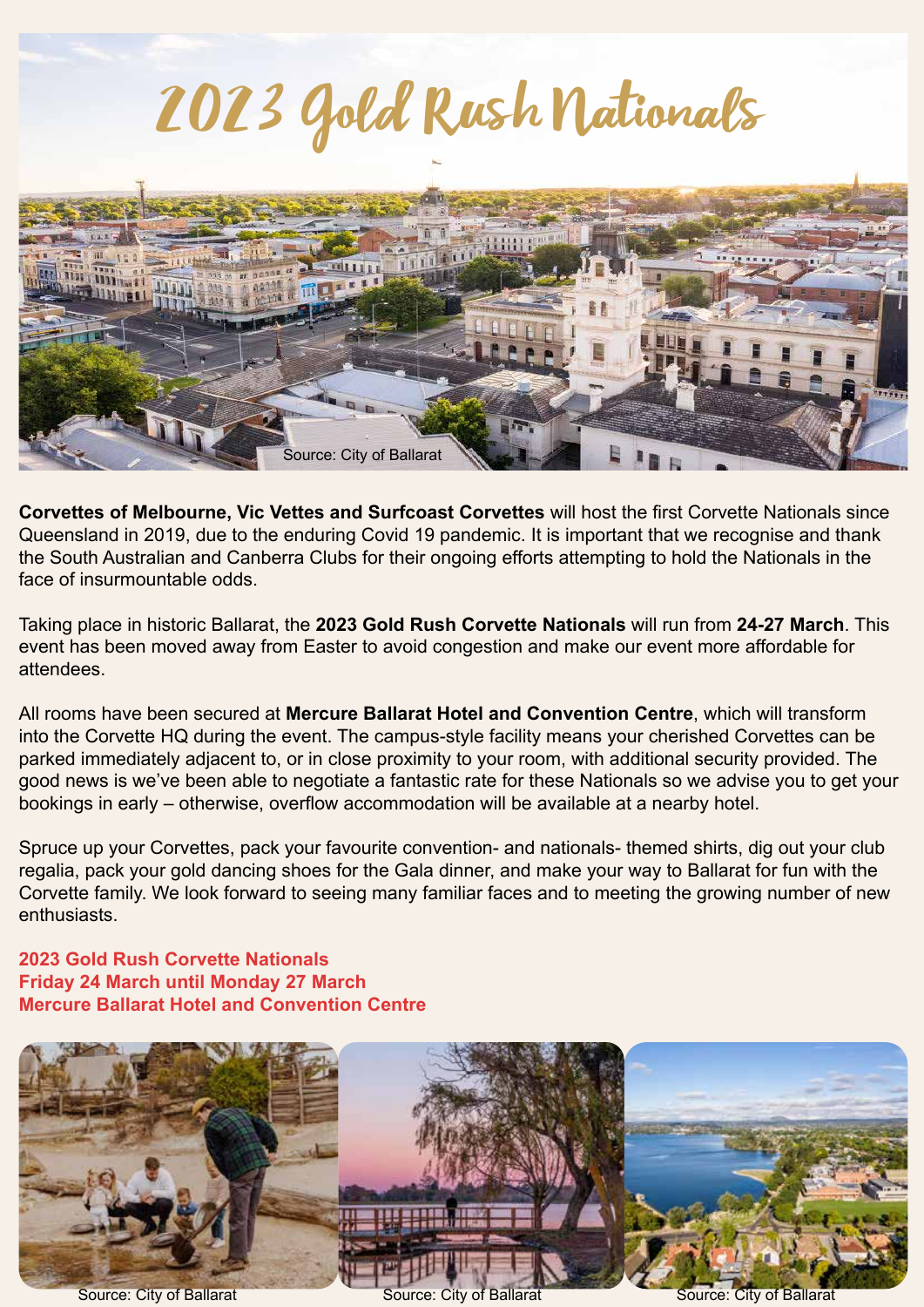

Mercure Ballarat - Hotel & Convention Centre

613 Main Road, Golden Point VIC 3350

(03) 5327 1200

#### *What will the 2023 Nationals offer?*

The Nationals will be held in and around Ballarat, Victoria's third largest city. During the 1800s, Ballarat was the epicentre of Australia's first gold rush, spawning the Eureka stockade as well as a rich history, culture, and well-preserved colonial-era heritage. That's why we're calling this event the **2023 Gold Rush Corvette Nationals** – we'll also take the opportunity to profile and feature the new **Corvette C8**.

#### *The Program*

#### *Friday 24 March 2023*

On Friday, book into the event, receive your gift bag, and mingle at the traditional **Meet and Greet** to follow that night.

T**he National Presidents' meeting will take place at 4pm.**

#### *Saturday 25 March 2023*

A **Show 'n' Shine** will be held at scenic Lake Wendouree.

On Saturday night, we'll venture over to **Sovereign Hill** for a unique gold rush experience and to take a closer look into history of the era. Substantial finger food will be provided and drinks will be available to purchase from the bar.

#### *Sunday 26 March 2023*

On Sunday, we'll take a **picturesque cruise** through the local gold country and surrounding country towns, enjoying lunch together and some **Show 'n' Shine awards** presentations before returning to the Mercure Hotel.

Upon arrival back at the hotel, there will be time to relax and have a drink with old and new friends.

The **gold-themed gala dinner** will be held on Sunday night at the Mercure Hotel. There will be plenty of music, so glam up in your finest attire, dress to impress, and wear your best gold dancing shoes. Here, there will be additional presentations as well as auctions and raffles.

#### *Monday 27 March 2023*

Time to pack your Corvettes, say **farewell**, and make the safe journey home.